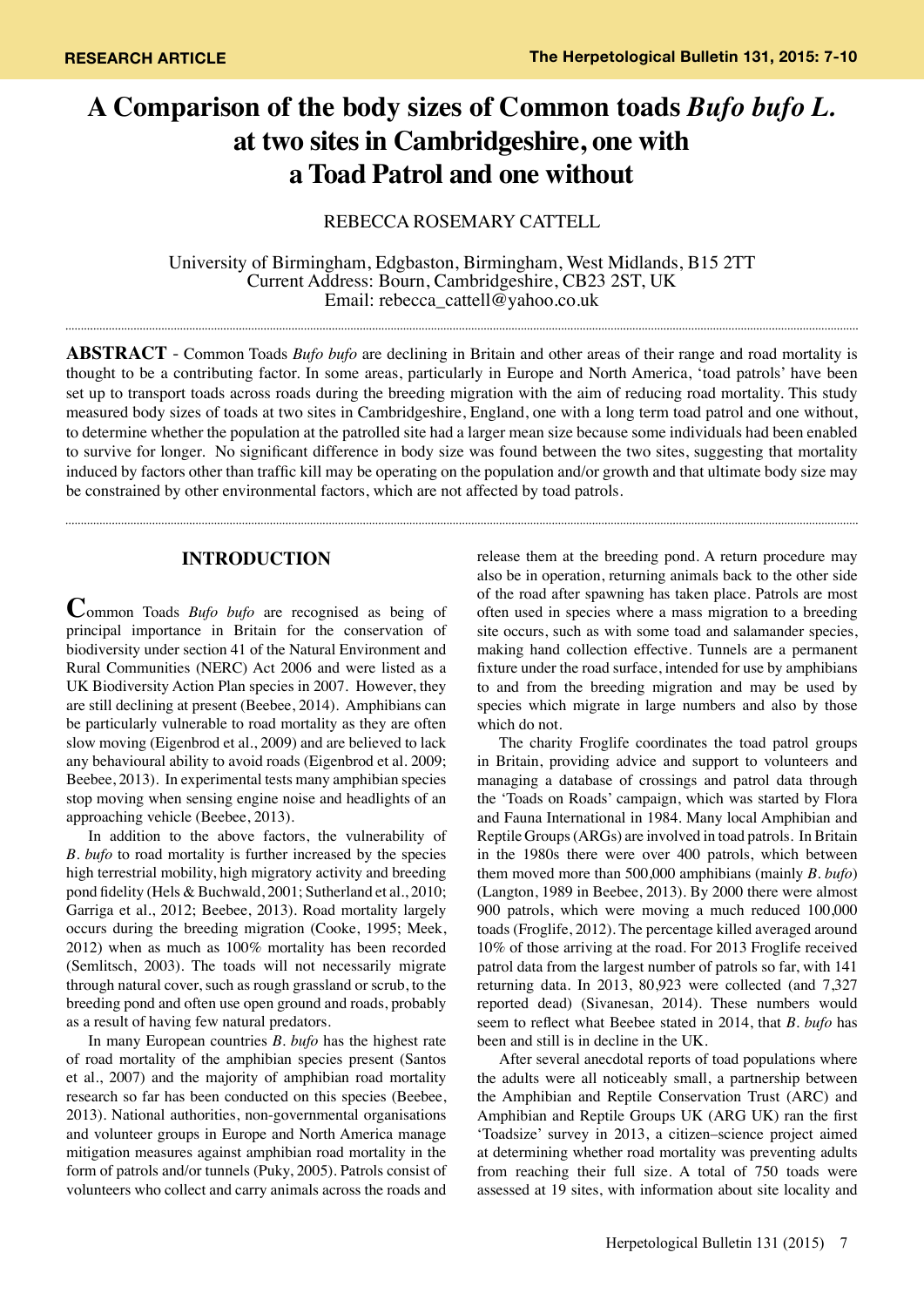the toad patrol recorded. The preliminary 2013 results have so far shown no difference in sizes either with or without a patrol or with or without traffic. However, patrol frequency and the distance of the road from the pond were found to be highly significant and associated with larger toads. A higher patrol frequency was associated with a greater size range of toads and the average size of toad is greater where the pond is further from the road (Inns, 2014).

The work reported here describes a similar study, carried out as part of the requirements for the M Sc degree at the University of Birmingham. The hypothesis being tested is that as road mortality may result in the death of a high percentage of the adult breeding population during the breeding migration, a regular patrol may prevent road mortality for a number of these individuals and so extend their lifespan, compared to a population similarly crossing a road and with no patrol. Because growth in toads continues throughout life, longer average lifespans should result in larger average body size.

## **METHODS**

## **Study Sites**

The body sizes of toads were sampled at two breeding locations in west Cambridgeshire, England. The first site in the village of Bourn (TL333592, 533380E, 259272N) was the pond at Great Common Farm on the Broadway road. This site had no current toad patrol and as far as could be ascertained has never had one. The second site had a voluntary toad patrol which has been in continuous operation since 1988. The patrol collect the vast majority of the breeding population through a combination of intensive searching and the use of temporary fencing, which keeps toads off the road until they can be collected. This pond was located at Madingley Hall (TL395604, 539499E, 260499N) on the High Street in the village of Madingley. Both ponds were located approximately 20 – 30 metres from the road. The surrounding areas of the ponds were composed of broadly similar habitat type, predominantly pasture with patches of scrub and hedgerow.

#### **Sampling Method**

The roads and surrounding areas of the ponds were surveyed for toads after dusk during the breeding migrations of 2013 and 2014. Survey dates were 11th April to 24th April 2013 and 18th February to 19th March 2014. All adult toads located were collected into buckets. Single females and amplexed pairs were kept in a separate bucket from single males to avoid fighting or smothering of the female. Toads which were incoming to the pond (pre-spawning) were kept in separate buckets from those which were outgoing (post-spawning).

At the end of the session at each site the collected toads were weighed (to the nearest gram) on a standard electronic scale (Duronic) and measured (to the nearest mm) from snout to urostyle. Four variables were recorded – female body weight (FBW), male body weight (MBW), female body length (FBL) and male body length (MBL). As there is some body weight loss after spawning in both sexes, whether the toad was pre or post-spawning was also recorded. This allowed only toads of the same state (and sex) to be compared.

The toads were then released either at the pond or on the

other side of the road, depending on the direction of travel. To avoid the transmission of disease (such as Chytrid fungus) between sites the equipment, boots and hands were cleaned with a bleach based spray (Morissons Kitchen Spray with Bleach) and rinsed off thoroughly.

#### **Analysis of Field Data**

Data of body lengths and weights were first tested for normality using the Anderson-Darling test, which indicated 4 of the 8 data sets were not normally distributed. Subsequently, non-parametric Mann-Whitney U-tests (Minitab, v17) at  $n_1$ -1  $+n_2$ -1 d.f. were used in the test for effect of site (patrol versus no patrol) on the median values of toad body lengths and body weights (pre-spawning toads only).

## **RESULTS**

A total of 278 toads were recorded across the two sites, 178 in 2013 and 100 in 2014. No significant differences between years were found for any of the four variables, female mean body length (FMBL), female mean body weight (FMBW), male mean body length (MMBL) and male mean body weight (MMBW) and so the data for each of these variables for the two years have been combined. Table 1 shows the combined data, together with the results of Mann-Whitney U-tests for comparisons between medians. None of the differences were significant.

|             | <b>Madingley</b><br>(Patrol) | <b>Bourn</b><br>(No Patrol) | W       | d.f.<br>$(n-2)$ | P    |
|-------------|------------------------------|-----------------------------|---------|-----------------|------|
| Females     |                              |                             |         |                 |      |
| <b>FMBL</b> | 72.6(72)                     | 73.1 (72)                   | 3789.5  | 100             | 0.82 |
| <b>FMBW</b> | 43.3(41)                     | 45.3(46)                    | 3619.5  | 100             | 0.30 |
| Males       |                              |                             |         |                 |      |
| <b>MMBL</b> | 59.7 (58)                    | 60.1(61)                    | 11405.5 | 174             | 0.26 |
| <b>MMBW</b> | 22.7(21)                     | 22.6(22)                    | 11386.5 | 174             | 0.29 |

**Table 1.** Female mean body length (FMBL), female mean body weight (FMBW), male mean body length (MMBL) and male mean body weight (MMBW) for toads at Madingley and Bourn. Numbers in parenthesis show median values with W the Mann-Whitney statistics for tests of differences between medians. Data for 2013 and 2014 combined.

#### **DISCUSSION**

The results comparing body length and weights of toads between the patrolled and unpatrolled sites were not significant, meaning the null hypothesis could not be rejected. No significant difference in the lengths or weights of toads between the patrolled and unpatrolled sites was found. It is possible that there was a difference in the quality and quantity of food items between the sites. In theory better feeding conditions at Bourn could have enabled the toads there to have reached the same size as those that were enabled to grow larger at Madingley by virtue of a toad patrol effect but this seems unlikely. The terrestrial habitat within 1000 m of the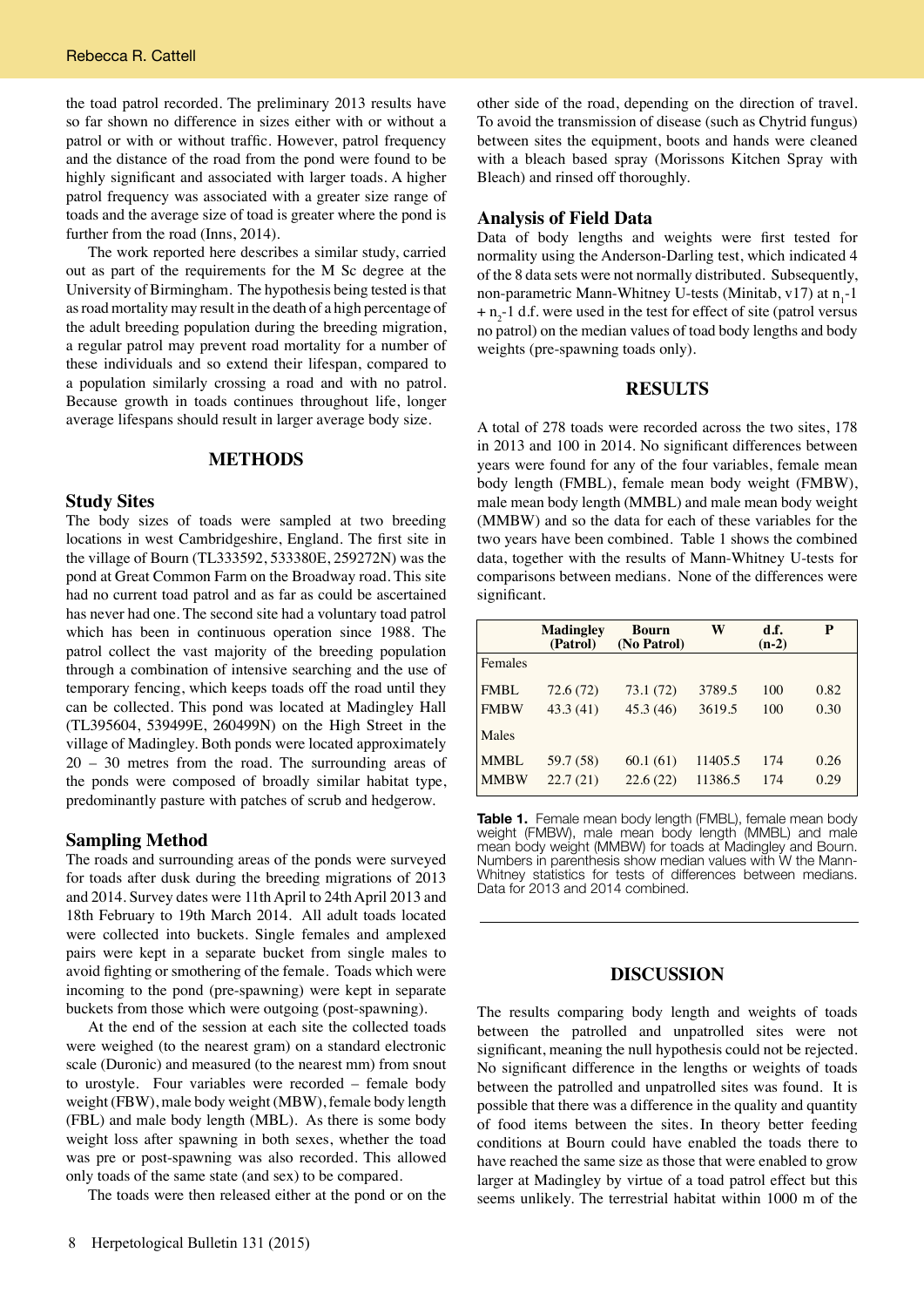breeding ponds (the typical migration range) was varied, with a larger proportion of mature woodland at Madingley and more rough grassland at Bourn. Both are favoured terrestrial habitats for common toads.

A previous study (Inns, 2014) also found no significant difference in sizes of toads from populations with or without patrols, but it did find that larger toads were significantly correlated with patrol frequency. The Madingley site is patrolled frequently - almost constantly during the breeding migration and return journey - but this study did not find larger toads there. The Inns (2014) study also found a greater size range at patrolled sites: this again was not evident at Madingley. If patrolling did exert an effect on toad body size, it could be argued that it should be evident at the Madingley site where there has been a continuous patrolling effort since 1988. The combination of intensive collection and temporary fencing means that relatively few toads succumb to road mortality during the breeding migration at this site.

One possible explanation for the results recorded here is that that toads at Madingley are experiencing a high adult mortality due to factors other than road mortality during the breeding season. A low annual survival rate for *B. bufo*  has been documented, with many surviving for just a single breeding season (Gibbons & McCarthy, 1984; Kuhn, 1994; Scribner et al., 1997, cited in Brede & Beebee, 2006). Gittins (1983), Gittins et al., (1984) cited in Beebee (1996) and Hemelaar (1984) cited in Beebee (1996) found that adult male survivorship between years to be 0.52 and for adult females 0.40 (the lower survival of the female was thought to be due to the increased burden of egg production). Scribner et al. (2001) found an even lower annual survival of adult toads, of under 15% and under 5% at two sites in England.

Changes in survival of adult and juvenile stages is thought likely to drive amphibian population dynamics as typically these stages have higher survival than earlier stages (Biek et al., 2002). Franz et al. (2013) found that road mortality of adult Natterjack Toads *E. calamita* in Poland was a key process affecting the dynamics of the meta-population. The majority of previous amphibian research has focussed on embryo and larval survival. Very little is known about the effects of road mortality on juvenile amphibians. It would be beneficial to have an increased focus on other life history stages to identify which are the most sensitive to the driver/s of a species decline. Targeted conservation efforts may then be enacted more widely.

In the face of declining amphibian populations, toad patrols are arguably worth pursuing even if most adults experience only one breeding season. Although Beebee & Griffiths (2005) suggest that the chances of reversing amphibian declines seem poor, as the threats are complicated and difficult to mitigate against, patrols are likely at the very least to increase the chances of more toads spawning at least once in those areas affected by road mortality, even if they do not increase individual toad survivorship longer term. Further research on the effectiveness of toad patrols on the lifespan of toads and the overall population size would be useful in determining future conservation measures for this declining species. This comment is speculative and the results of this study must be regarded as preliminary, and as with much work in applied ecology, they highlight the need for further research.

### **ACKNOWLEDGEMENTS**

I would like to thank several people for their help with this work: William Seale of Madingley Toad Patrol for his help in collecting and measuring toads and providing advice on many aspects of toad ecology, Beckie Maclellan for assisting with toad collection, Dr John Wilkinson of Amphibian and Reptile Conservation for advice and for inspiring the idea for this study and Alex Lockton for supervising the project and providing guidance.

## **REFERENCES**

- Beebee, T. J. C. (1996). *Ecology and Conservation of Amphibians*. London: Chapman and Hall.
- Beebee, T. J. C. (2013). Effects of road mortality and mitigation measures on amphibian populations. *Conservation Biology* 27: 657–668.
- Beebee, T. J. C. (2014). Amphibian conservation in Britain: A 40 - year history. *Journal of Herpetology* 48: 2–12.
- Beebee, T. J. C. & Griffiths, R. A. (2005.) The amphibian decline crisis: a watershed for conservation biology? *Biological Conservation* 125: 271–285.
- Biek, R., Funk, W. C., Maxell, B. A. & Mills, L. S. (2002). What is missing in amphibian decline research: insights from ecological sensitivity analysis. *Conservation Biology* 16: 728–734.
- Brede, E. G. & Beebee, T. J. C. (2006). Large variations in the ratio of effective breeding and census population sizes between two species of pond breeding anurans. *Biological Journal of the Linnean Society* 89: 365–372.
- Cooke, A. S. (1995). Road mortality of common toads (*Bufo bufo*) near a breeding site, 1974-1994. *Amphibia* - *Reptilia* 16: 87–90.
- Eigenbrod, F., Hecnar, S. J. & Fahrig, L. (2009). Quantifying the road - effect zone: threshold effects of a motorway on anuran populations in Ontario, Canada. *Ecology and Society* 14: 24.
- Franz, K.W., Romanowski, J., Johst, K. A & Grimm, V. (2013). Ranking landscape development scenarios affecting natterjack toad (*Bufo calamita*) population dynamics in Central Poland. *Plos One* 8: 5.
- Froglife [online] www.froglife.org [Accessed April 2014]
- Garriga, N., Santos, X., Montori, A., Richter-Boix, A., Franch, M. & Llorente, G. A. (2012). Are protected areas truly protected? The impact of road traffic on vertebrate fauna. *Biodiversity Conservation* 21: 2761–2774.
- Gittins, S. P. (1983). Population dynamics of the Common Toad (*Bufo bufo*) at a lake in mid-Wales. *Journal of Animal Ecology* 52: 981–988.
- Hels, T. & Buchwald, E. (2001). The effect of road kills on amphibian populations. *Biological Conservation* 99: 331– 340.
- Inns, H. (2014). Wildlife Reports. *British Wildlife* 25: 354–356.
- Meek, R. (2012). Patterns of amphibian road-kills in the Vendée region of Western France. *Herpetological Journal* 22: 51–58.